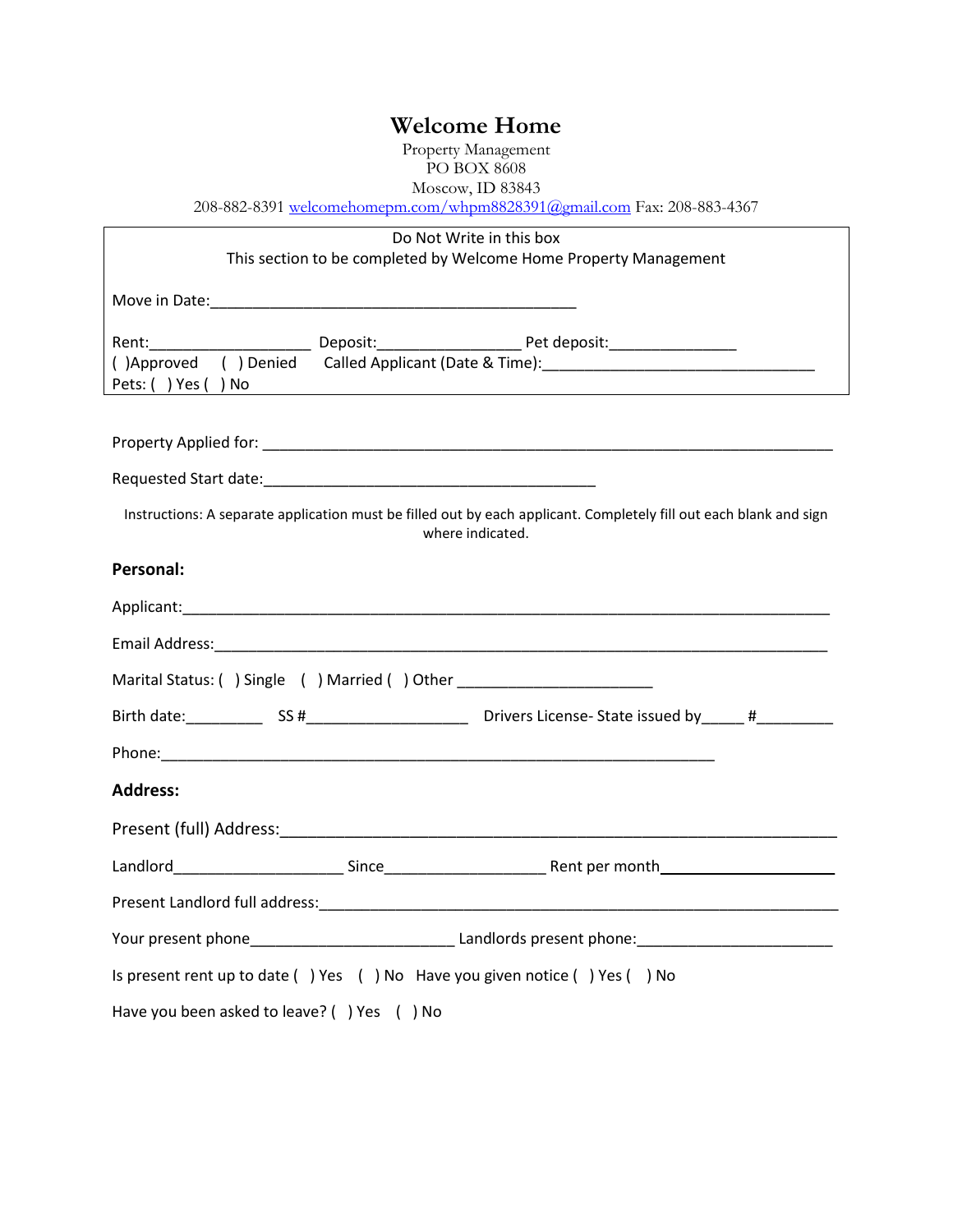|                    |                                           | Past (full) Address <u>: National Address of Additional Address of Additional Address of Additional Address of Additional Address of Address of Address of Additional Address of Additional Address of Additional Address of Addi</u> |  |
|--------------------|-------------------------------------------|---------------------------------------------------------------------------------------------------------------------------------------------------------------------------------------------------------------------------------------|--|
|                    |                                           |                                                                                                                                                                                                                                       |  |
|                    |                                           | Past Landlord's full address: Notified and Second Control of the Past Landlord's full address:                                                                                                                                        |  |
|                    |                                           |                                                                                                                                                                                                                                       |  |
|                    | Had you been asked to leave? () Yes () No |                                                                                                                                                                                                                                       |  |
|                    |                                           |                                                                                                                                                                                                                                       |  |
|                    |                                           |                                                                                                                                                                                                                                       |  |
|                    |                                           |                                                                                                                                                                                                                                       |  |
|                    |                                           |                                                                                                                                                                                                                                       |  |
|                    | Had you been asked to leave? () Yes () No |                                                                                                                                                                                                                                       |  |
|                    |                                           |                                                                                                                                                                                                                                       |  |
| <b>Occupants:</b>  |                                           |                                                                                                                                                                                                                                       |  |
|                    | Number to occupy__________                |                                                                                                                                                                                                                                       |  |
|                    |                                           |                                                                                                                                                                                                                                       |  |
|                    |                                           |                                                                                                                                                                                                                                       |  |
|                    |                                           |                                                                                                                                                                                                                                       |  |
|                    |                                           |                                                                                                                                                                                                                                       |  |
| Pets: () Yes () No |                                           |                                                                                                                                                                                                                                       |  |
|                    |                                           |                                                                                                                                                                                                                                       |  |
|                    |                                           |                                                                                                                                                                                                                                       |  |
| Car:               |                                           |                                                                                                                                                                                                                                       |  |
|                    |                                           |                                                                                                                                                                                                                                       |  |
|                    |                                           | State______________License Plate #____________________Lein holder:_________________________________                                                                                                                                   |  |
|                    |                                           |                                                                                                                                                                                                                                       |  |
|                    |                                           | State_____________ License Plate #___________________ Lein holder:_________________________________                                                                                                                                   |  |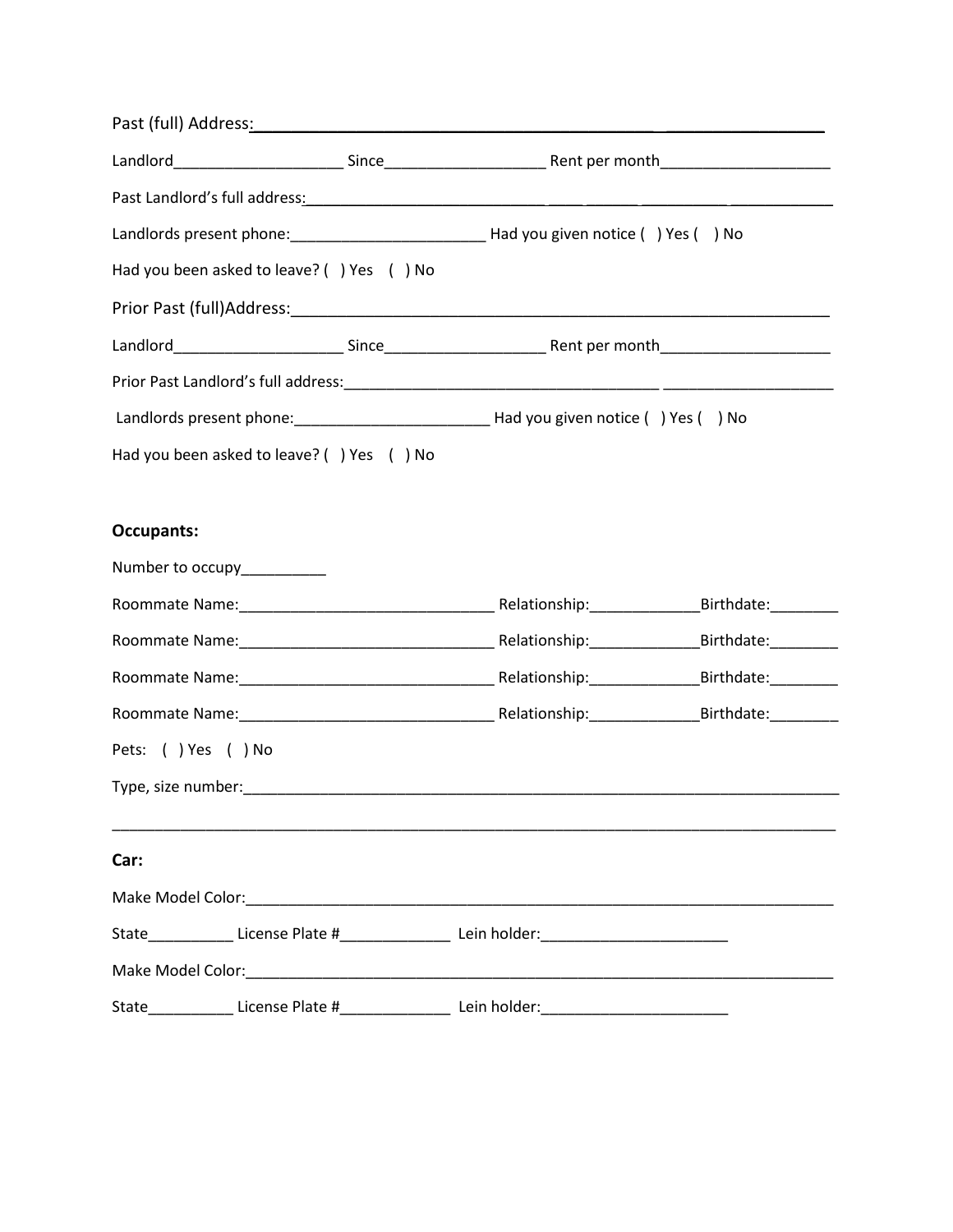## **Employment:**

| Current:                                                                                                                                                                                                                       |                                                                                                      |                                                                                                               |  |
|--------------------------------------------------------------------------------------------------------------------------------------------------------------------------------------------------------------------------------|------------------------------------------------------------------------------------------------------|---------------------------------------------------------------------------------------------------------------|--|
|                                                                                                                                                                                                                                |                                                                                                      |                                                                                                               |  |
|                                                                                                                                                                                                                                |                                                                                                      |                                                                                                               |  |
|                                                                                                                                                                                                                                |                                                                                                      |                                                                                                               |  |
| Past:                                                                                                                                                                                                                          |                                                                                                      |                                                                                                               |  |
|                                                                                                                                                                                                                                |                                                                                                      |                                                                                                               |  |
|                                                                                                                                                                                                                                |                                                                                                      |                                                                                                               |  |
|                                                                                                                                                                                                                                |                                                                                                      | Supervisor_____________________________Work hours________________________________                             |  |
| Income:                                                                                                                                                                                                                        |                                                                                                      |                                                                                                               |  |
|                                                                                                                                                                                                                                | Current income: \$__________________(Weekly/Biweekly/monthly/ yearly) source:_______________________ |                                                                                                               |  |
|                                                                                                                                                                                                                                | Current income: \$_________________(Weekly/Biweekly/monthly/ yearly) source:________________________ |                                                                                                               |  |
|                                                                                                                                                                                                                                | Current income: \$ _________________(Weekly/Biweekly/monthly/ yearly) source: ______________________ |                                                                                                               |  |
|                                                                                                                                                                                                                                |                                                                                                      |                                                                                                               |  |
| <b>References:</b>                                                                                                                                                                                                             |                                                                                                      |                                                                                                               |  |
| Relative:                                                                                                                                                                                                                      |                                                                                                      |                                                                                                               |  |
|                                                                                                                                                                                                                                |                                                                                                      |                                                                                                               |  |
|                                                                                                                                                                                                                                |                                                                                                      |                                                                                                               |  |
|                                                                                                                                                                                                                                |                                                                                                      |                                                                                                               |  |
| Non Relative:                                                                                                                                                                                                                  |                                                                                                      |                                                                                                               |  |
|                                                                                                                                                                                                                                |                                                                                                      |                                                                                                               |  |
|                                                                                                                                                                                                                                |                                                                                                      |                                                                                                               |  |
|                                                                                                                                                                                                                                |                                                                                                      |                                                                                                               |  |
| Emergency contact:                                                                                                                                                                                                             |                                                                                                      |                                                                                                               |  |
|                                                                                                                                                                                                                                |                                                                                                      |                                                                                                               |  |
|                                                                                                                                                                                                                                |                                                                                                      |                                                                                                               |  |
| Phone: The contract of the contract of the contract of the contract of the contract of the contract of the contract of the contract of the contract of the contract of the contract of the contract of the contract of the con |                                                                                                      | Email and the contract of the contract of the contract of the contract of the contract of the contract of the |  |